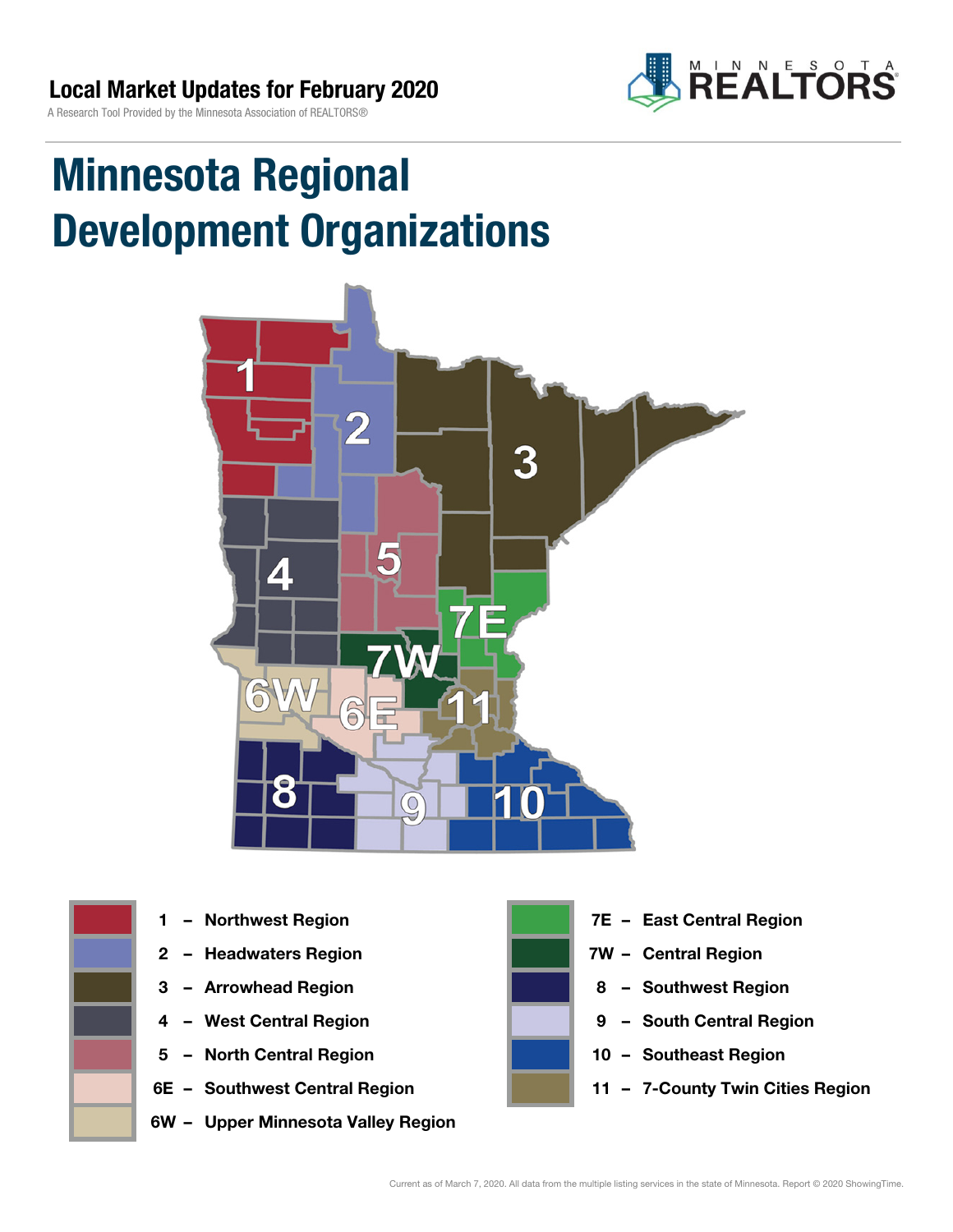

### 1 – Northwest Region

|                                          | <b>February</b> |           |                | <b>Year to Date</b> |             |                |
|------------------------------------------|-----------------|-----------|----------------|---------------------|-------------|----------------|
| <b>Key Metrics</b>                       | 2019            | 2020      | Percent Change | Thru 2-2019         | Thru 2-2020 | Percent Change |
| New Listings                             | 32              | 36        | $+12.5%$       | 77                  | 75          | $-2.6%$        |
| <b>Closed Sales</b>                      | 24              | 21        | $-12.5%$       | 43                  | 45          | $+4.7%$        |
| Median Sales Price*                      | \$151,500       | \$104,250 | $-31.2\%$      | \$140,000           | \$101,750   | $-27.3%$       |
| Percent of Original List Price Received* | 93.0%           | 92.8%     | $-0.2\%$       | 93.2%               | 92.5%       | $-0.8\%$       |
| Days on Market Until Sale                | 149             | 115       | $-22.8%$       | 152                 | 112         | $-26.3%$       |
| Months Supply of Inventory               | 4.8             | 5.4       | $+12.5%$       | --                  | --          | $- -$          |

\* Does not account for sale concessions and/or down payment assistance. Note: Activity for one month can sometimes look extreme due to small sample size.



### **Historical Median Sales Price** Rolling 12-Month Calculation

\$50,000

\$100,000

\$150,000

\$200,000

\$250,000

\$300,000

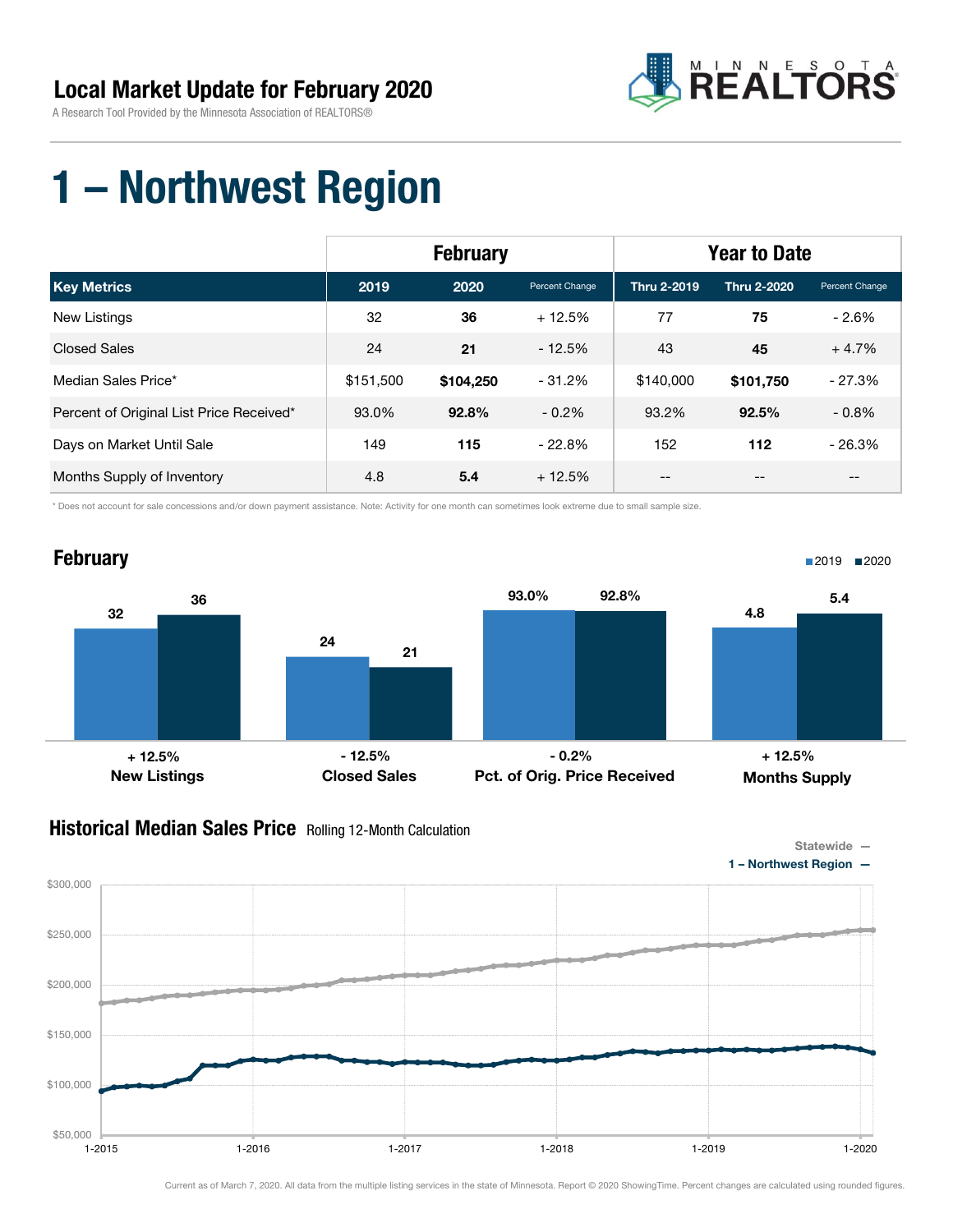

## 2 – Headwaters Region

|                                          | <b>February</b> |           |                | <b>Year to Date</b> |                    |                |
|------------------------------------------|-----------------|-----------|----------------|---------------------|--------------------|----------------|
| <b>Key Metrics</b>                       | 2019            | 2020      | Percent Change | Thru 2-2019         | <b>Thru 2-2020</b> | Percent Change |
| New Listings                             | 66              | 96        | $+45.5%$       | 147                 | 153                | $+4.1%$        |
| <b>Closed Sales</b>                      | 33              | 33        | $0.0\%$        | 68                  | 79                 | $+16.2%$       |
| Median Sales Price*                      | \$155,000       | \$176,500 | $+13.9%$       | \$155,000           | \$179,000          | $+15.5%$       |
| Percent of Original List Price Received* | 92.9%           | 93.7%     | $+0.9\%$       | 91.6%               | 93.6%              | $+2.2%$        |
| Days on Market Until Sale                | 149             | 103       | $-30.9%$       | 147                 | 111                | $-24.5%$       |
| Months Supply of Inventory               | 4.0             | 3.3       | $-17.5%$       | --                  | --                 | $- -$          |

\* Does not account for sale concessions and/or down payment assistance. Note: Activity for one month can sometimes look extreme due to small sample size.



#### **Historical Median Sales Price** Rolling 12-Month Calculation

\$140,000

\$160,000

\$180,000

\$200,000

\$220,000

\$240,000

\$260,000



Current as of March 7, 2020. All data from the multiple listing services in the state of Minnesota. Report © 2020 ShowingTime. Percent changes are calculated using rounded figures.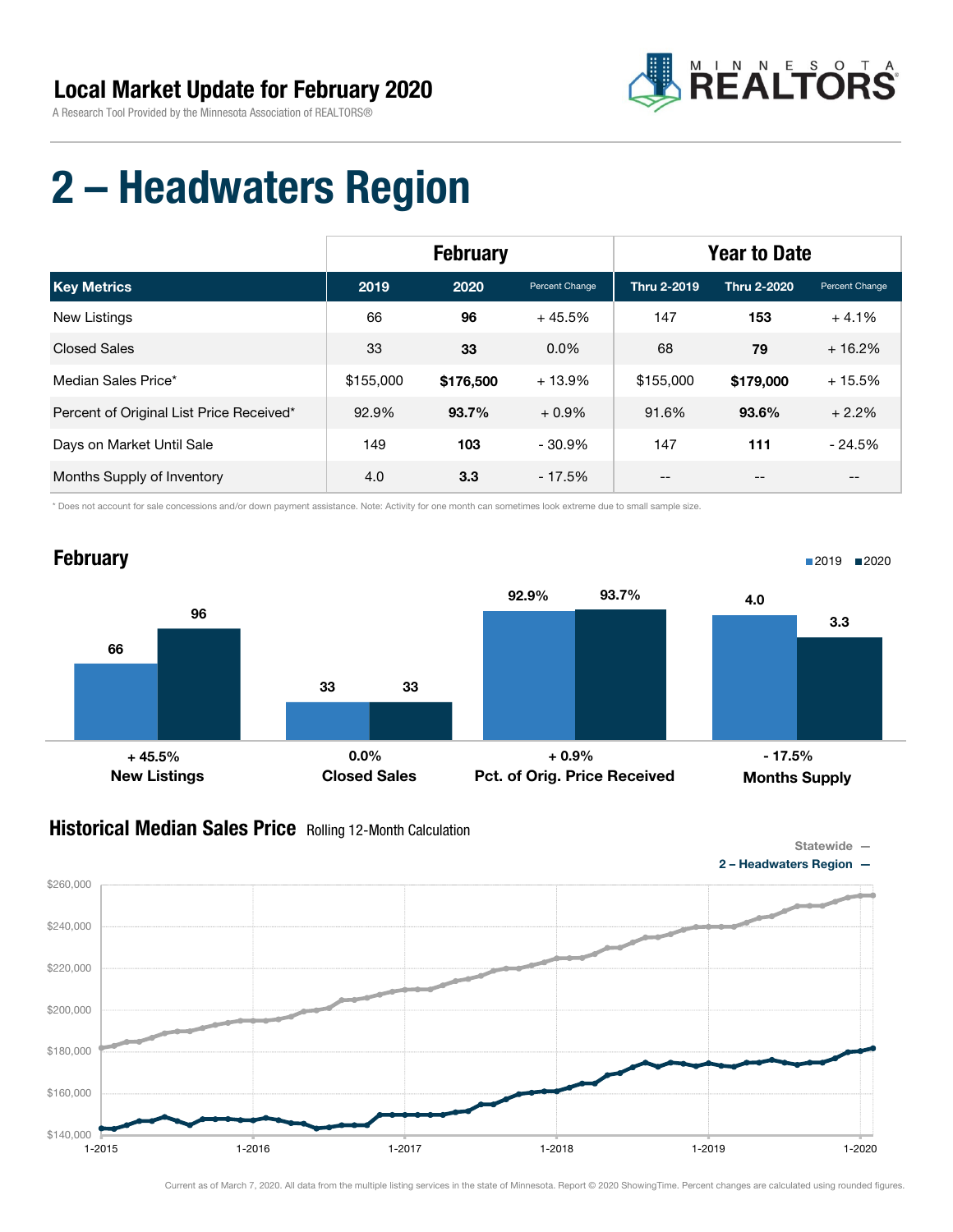

## 3 – Arrowhead Region

|                                          | <b>February</b> |           |                | <b>Year to Date</b> |                    |                |
|------------------------------------------|-----------------|-----------|----------------|---------------------|--------------------|----------------|
| <b>Key Metrics</b>                       | 2019            | 2020      | Percent Change | Thru 2-2019         | <b>Thru 2-2020</b> | Percent Change |
| <b>New Listings</b>                      | 387             | 344       | $-11.1%$       | 729                 | 647                | $-11.2%$       |
| <b>Closed Sales</b>                      | 213             | 202       | $-5.2%$        | 448                 | 406                | $-9.4%$        |
| Median Sales Price*                      | \$145,000       | \$152,500 | $+5.2%$        | \$147.678           | \$150,000          | $+1.6%$        |
| Percent of Original List Price Received* | 92.3%           | 91.9%     | $-0.4%$        | 91.5%               | 91.9%              | $+0.4%$        |
| Days on Market Until Sale                | 102             | 99        | $-2.9%$        | 94                  | 96                 | $+2.1%$        |
| Months Supply of Inventory               | 4.9             | 4.3       | $-12.2%$       | --                  | --                 | $- -$          |

\* Does not account for sale concessions and/or down payment assistance. Note: Activity for one month can sometimes look extreme due to small sample size.



#### Historical Median Sales Price Rolling 12-Month Calculation

\$120,000

\$140,000

\$160,000

\$180,000

\$200,000

\$220,000

\$240,000

\$260,000





Current as of March 7, 2020. All data from the multiple listing services in the state of Minnesota. Report © 2020 ShowingTime. Percent changes are calculated using rounded figures.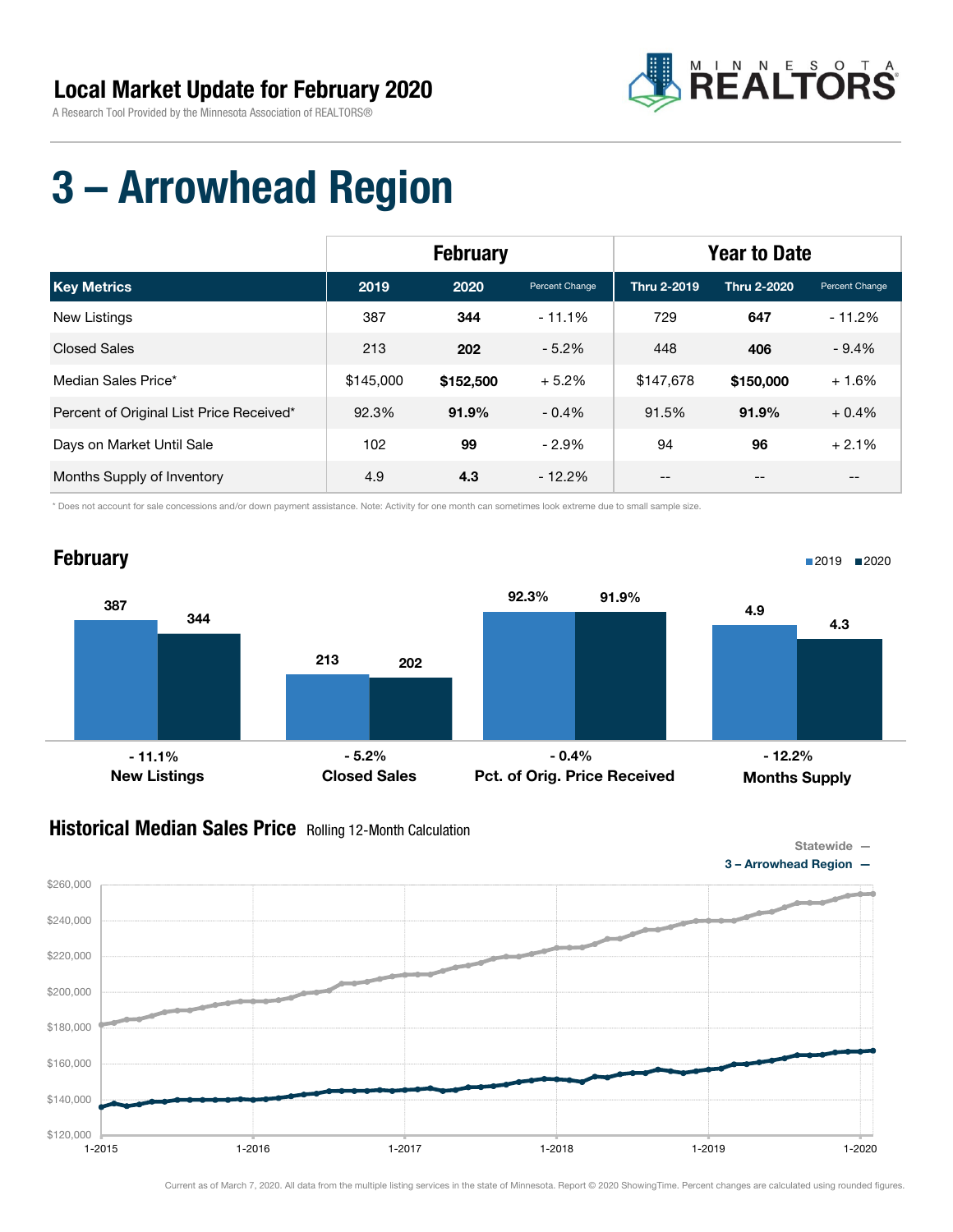

## 4 – West Central Region

|                                          | <b>February</b> |           |                | <b>Year to Date</b> |                    |                |
|------------------------------------------|-----------------|-----------|----------------|---------------------|--------------------|----------------|
| <b>Key Metrics</b>                       | 2019            | 2020      | Percent Change | <b>Thru 2-2019</b>  | <b>Thru 2-2020</b> | Percent Change |
| New Listings                             | 181             | 188       | $+3.9\%$       | 329                 | 341                | $+3.6%$        |
| Closed Sales                             | 91              | 68        | $-25.3%$       | 196                 | 179                | $-8.7%$        |
| Median Sales Price*                      | \$209,900       | \$163,900 | $-21.9%$       | \$183,000           | \$187,400          | $+2.4%$        |
| Percent of Original List Price Received* | 92.2%           | 93.6%     | $+1.5%$        | 91.7%               | 94.5%              | $+3.1%$        |
| Days on Market Until Sale                | 98              | 88        | $-10.2%$       | 98                  | 77                 | $-21.4%$       |
| Months Supply of Inventory               | 3.8             | 3.0       | $-21.1\%$      | --                  | $- -$              | $- -$          |

\* Does not account for sale concessions and/or down payment assistance. Note: Activity for one month can sometimes look extreme due to small sample size.



### Historical Median Sales Price Rolling 12-Month Calculation

\$200,000

\$220,000

\$240,000

\$260,000



\$140,000 \$160,000 \$180,000 1-2015 1-2016 1-2017 1-2018 1-2019 1-2020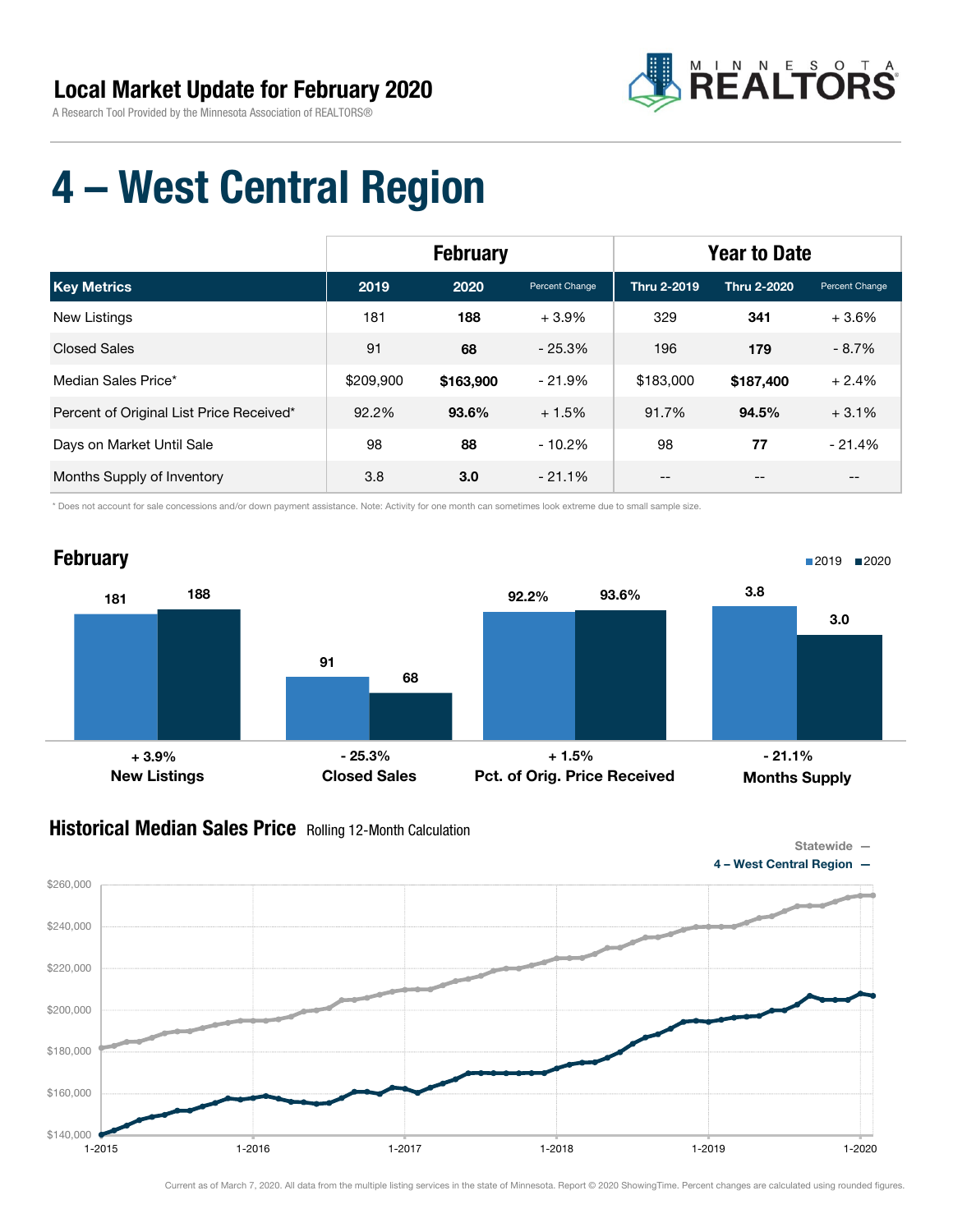

### 5 – North Central Region

|                                          | <b>February</b> |           |                | <b>Year to Date</b> |             |                |
|------------------------------------------|-----------------|-----------|----------------|---------------------|-------------|----------------|
| <b>Key Metrics</b>                       | 2019            | 2020      | Percent Change | Thru 2-2019         | Thru 2-2020 | Percent Change |
| <b>New Listings</b>                      | 238             | 230       | $-3.4\%$       | 457                 | 413         | $-9.6%$        |
| <b>Closed Sales</b>                      | 126             | 104       | $-17.5%$       | 257                 | 237         | $-7.8%$        |
| Median Sales Price*                      | \$172,000       | \$170,000 | $-1.2%$        | \$167,575           | \$164,950   | $-1.6%$        |
| Percent of Original List Price Received* | 93.1%           | 91.9%     | $-1.3%$        | 92.9%               | 92.4%       | $-0.5%$        |
| Days on Market Until Sale                | 75              | 109       | $+45.3%$       | 86                  | 95          | $+10.5%$       |
| Months Supply of Inventory               | 4.1             | 3.1       | $-24.4%$       | --                  | --          | $- -$          |

\* Does not account for sale concessions and/or down payment assistance. Note: Activity for one month can sometimes look extreme due to small sample size.



#### Historical Median Sales Price Rolling 12-Month Calculation



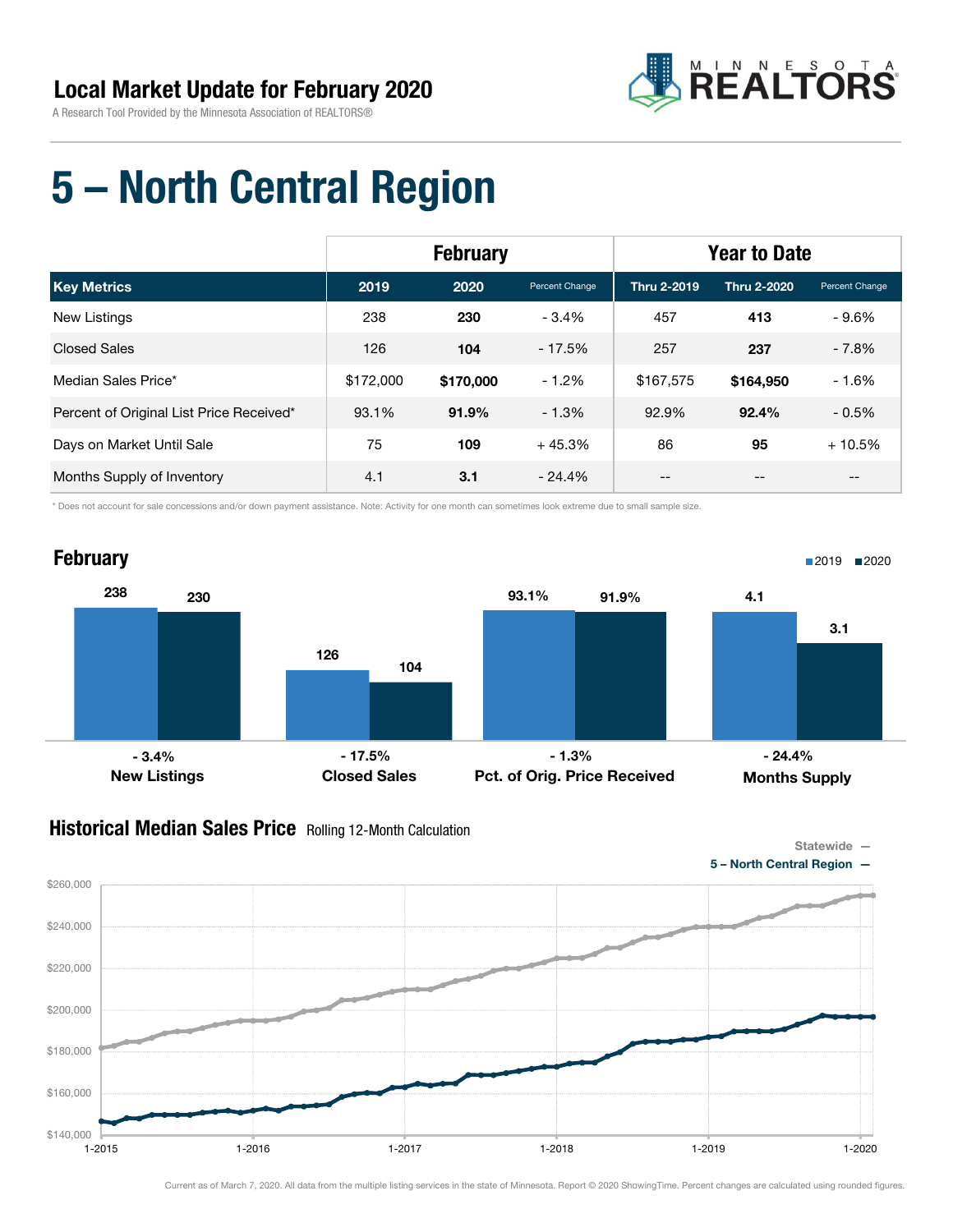

### 6E – Southwest Central Region

|                                          | <b>February</b> |           |                | <b>Year to Date</b> |             |                |
|------------------------------------------|-----------------|-----------|----------------|---------------------|-------------|----------------|
| <b>Key Metrics</b>                       | 2019            | 2020      | Percent Change | <b>Thru 2-2019</b>  | Thru 2-2020 | Percent Change |
| New Listings                             | 108             | 111       | $+2.8%$        | 206                 | 219         | $+6.3%$        |
| <b>Closed Sales</b>                      | 76              | 74        | $-2.6%$        | 146                 | 153         | $+4.8%$        |
| Median Sales Price*                      | \$146,500       | \$172,500 | $+17.7%$       | \$147,000           | \$160,000   | $+8.8%$        |
| Percent of Original List Price Received* | 93.6%           | 95.7%     | $+2.2%$        | 92.4%               | 94.4%       | $+2.2%$        |
| Days on Market Until Sale                | 93              | 73        | $-21.5%$       | 89                  | 71          | $-20.2%$       |
| Months Supply of Inventory               | 2.9             | 2.6       | $-10.3%$       | --                  | --          | --             |

\* Does not account for sale concessions and/or down payment assistance. Note: Activity for one month can sometimes look extreme due to small sample size.



#### Historical Median Sales Price Rolling 12-Month Calculation

Statewide —



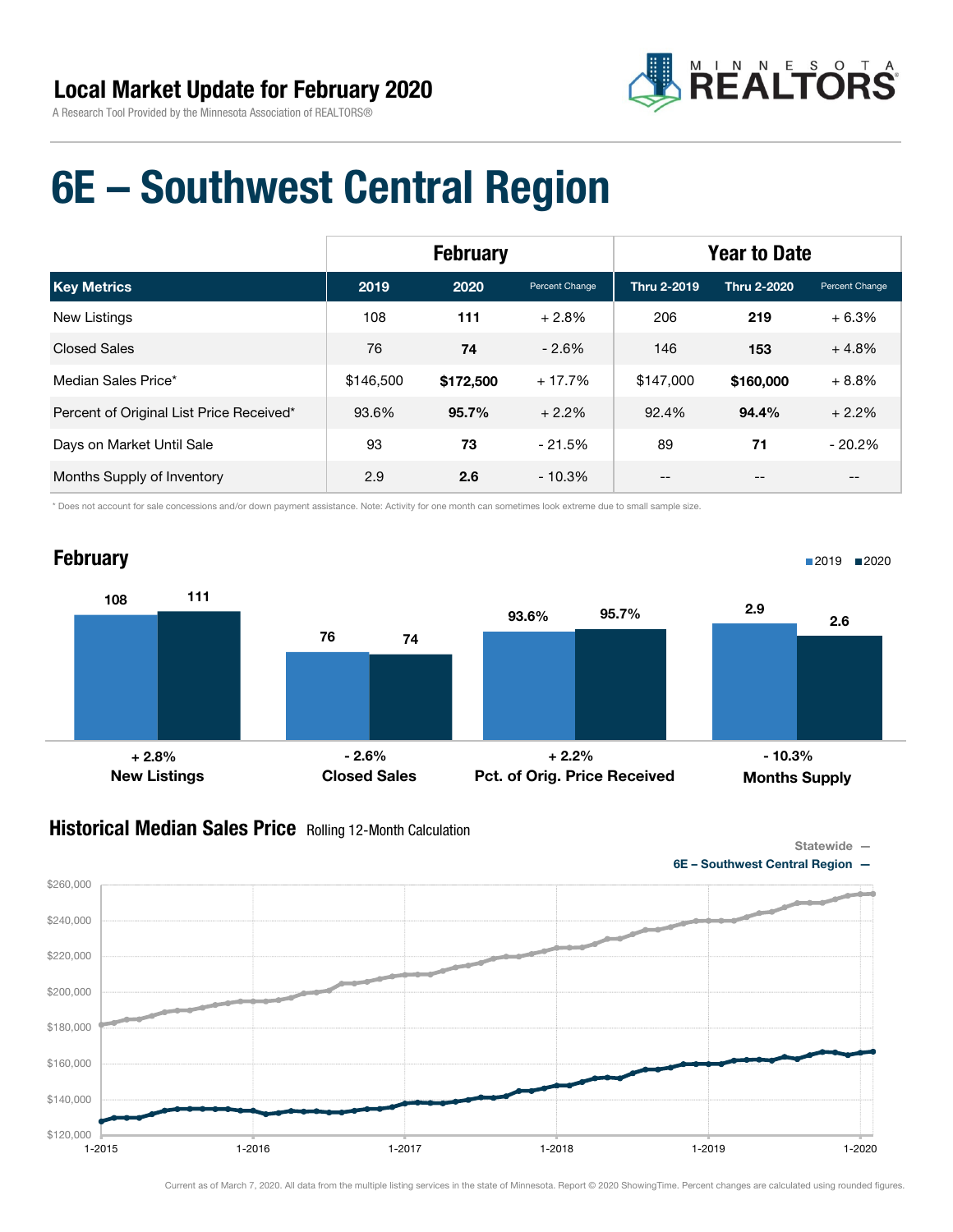



### 6W – Upper Minnesota Valley Region

|                                          | <b>February</b> |          |                | <b>Year to Date</b> |             |                |
|------------------------------------------|-----------------|----------|----------------|---------------------|-------------|----------------|
| <b>Key Metrics</b>                       | 2019            | 2020     | Percent Change | Thru 2-2019         | Thru 2-2020 | Percent Change |
| New Listings                             | 24              | 30       | $+25.0%$       | 50                  | 54          | $+8.0%$        |
| <b>Closed Sales</b>                      | 23              | 13       | $-43.5%$       | 44                  | 40          | $-9.1%$        |
| Median Sales Price*                      | \$88,510        | \$90,000 | $+1.7%$        | \$88,005            | \$89,700    | $+1.9%$        |
| Percent of Original List Price Received* | 86.8%           | 86.2%    | $-0.7\%$       | 88.8%               | 88.3%       | $-0.6%$        |
| Days on Market Until Sale                | 164             | 101      | $-38.4%$       | 136                 | 85          | $-37.5%$       |
| Months Supply of Inventory               | 5.3             | 5.3      | $0.0\%$        | --                  |             | --             |

\* Does not account for sale concessions and/or down payment assistance. Note: Activity for one month can sometimes look extreme due to small sample size.



#### Historical Median Sales Price Rolling 12-Month Calculation

Statewide —

6W – Upper Minnesota Valley Region —

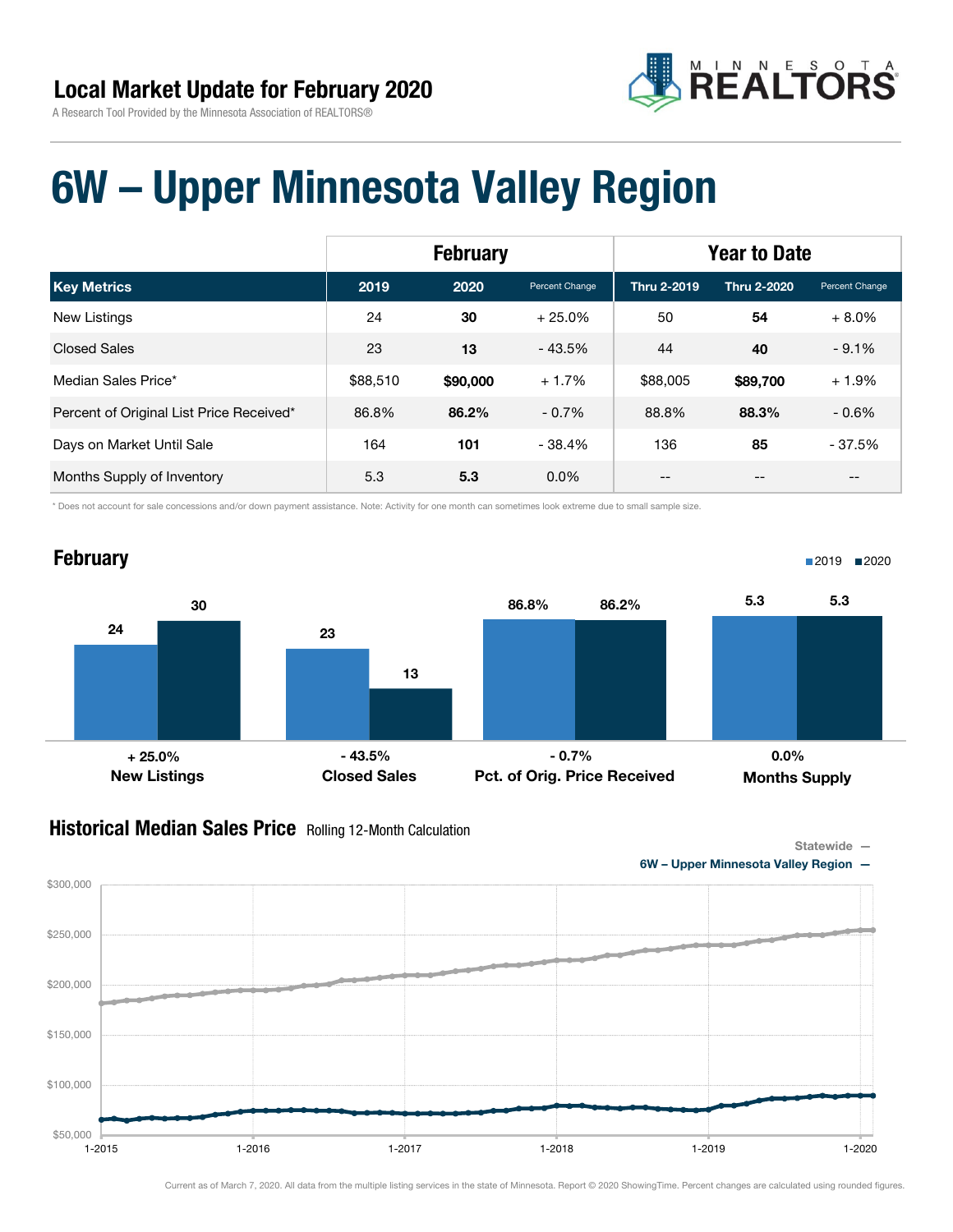

## 7E – East Central Region

|                                          |           | <b>February</b> |                | <b>Year to Date</b> |             |                                       |  |
|------------------------------------------|-----------|-----------------|----------------|---------------------|-------------|---------------------------------------|--|
| <b>Key Metrics</b>                       | 2019      | 2020            | Percent Change | <b>Thru 2-2019</b>  | Thru 2-2020 | Percent Change                        |  |
| New Listings                             | 183       | 253             | $+38.3%$       | 385                 | 452         | $+17.4%$                              |  |
| <b>Closed Sales</b>                      | 157       | 124             | $-21.0\%$      | 296                 | 270         | $-8.8%$                               |  |
| Median Sales Price*                      | \$199.450 | \$217,500       | $+9.0%$        | \$205,000           | \$214.900   | $+4.8%$                               |  |
| Percent of Original List Price Received* | 96.6%     | 95.3%           | $-1.3%$        | 96.5%               | 95.3%       | $-1.2%$                               |  |
| Days on Market Until Sale                | 67        | 69              | $+3.0%$        | 68                  | 65          | - 4.4%                                |  |
| Months Supply of Inventory               | 2.4       | 2.2             | $-8.3%$        | --                  | --          | $\hspace{0.05cm}$ – $\hspace{0.05cm}$ |  |

\* Does not account for sale concessions and/or down payment assistance. Note: Activity for one month can sometimes look extreme due to small sample size.



### Historical Median Sales Price Rolling 12-Month Calculation



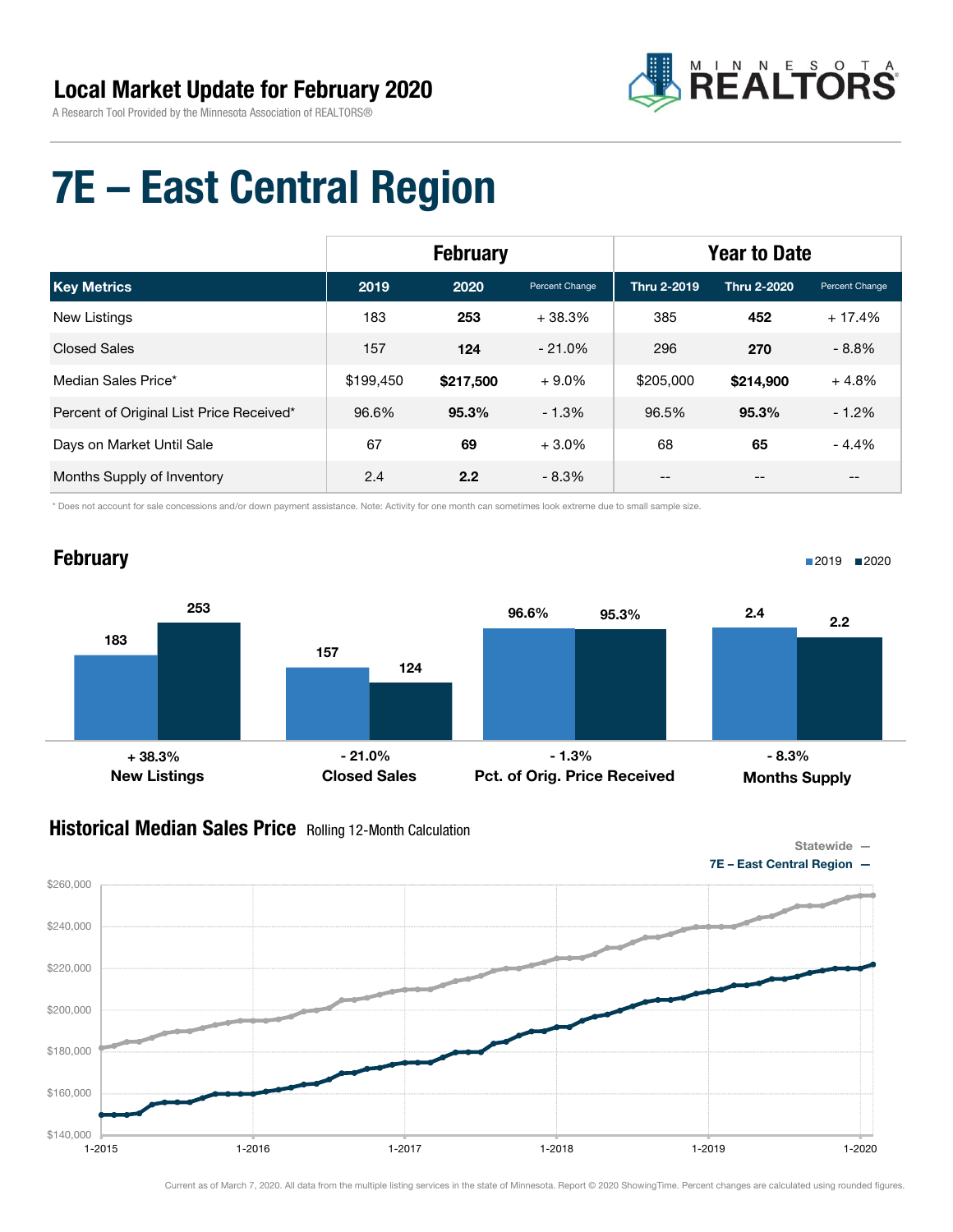

## 7W – Central Region

|                                          | <b>February</b> |           |                | <b>Year to Date</b> |             |                |
|------------------------------------------|-----------------|-----------|----------------|---------------------|-------------|----------------|
| <b>Key Metrics</b>                       | 2019            | 2020      | Percent Change | <b>Thru 2-2019</b>  | Thru 2-2020 | Percent Change |
| New Listings                             | 528             | 690       | $+30.7%$       | 1.066               | 1.265       | $+18.7%$       |
| <b>Closed Sales</b>                      | 324             | 324       | $0.0\%$        | 608                 | 644         | $+5.9%$        |
| Median Sales Price*                      | \$230,000       | \$235,000 | $+2.2%$        | \$229,250           | \$237,700   | $+3.7%$        |
| Percent of Original List Price Received* | 96.5%           | 96.7%     | $+0.2\%$       | 96.4%               | 96.6%       | $+0.2%$        |
| Days on Market Until Sale                | 65              | 68        | $+4.6%$        | 67                  | 64          | - 4.5%         |
| Months Supply of Inventory               | 2.3             | 2.2       | $-4.3%$        | --                  | --          | --             |

\* Does not account for sale concessions and/or down payment assistance. Note: Activity for one month can sometimes look extreme due to small sample size.



#### **Historical Median Sales Price** Rolling 12-Month Calculation



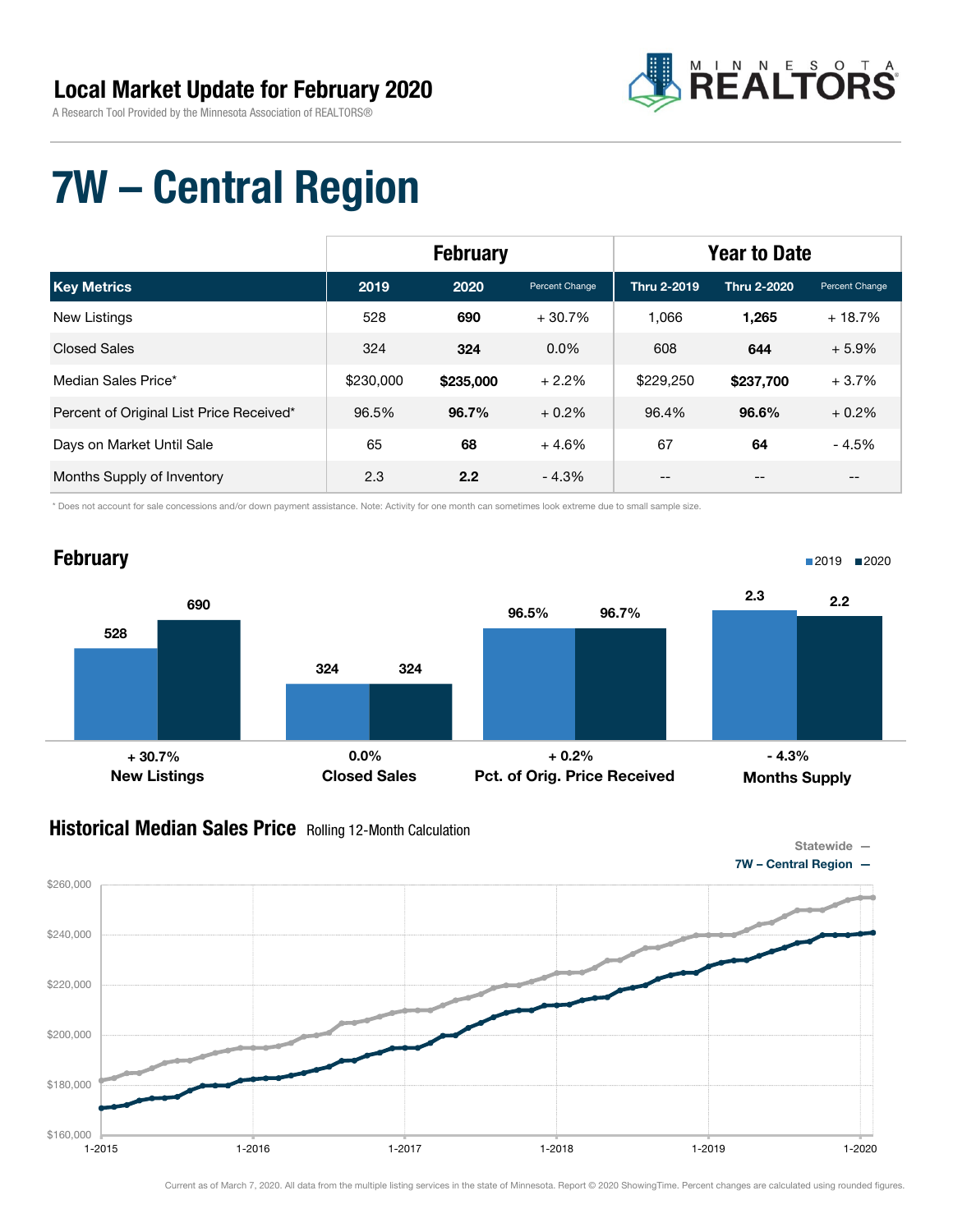

### 8 – Southwest Region

|                                          |           | <b>February</b> |                | <b>Year to Date</b> |             |                                       |
|------------------------------------------|-----------|-----------------|----------------|---------------------|-------------|---------------------------------------|
| <b>Key Metrics</b>                       | 2019      | 2020            | Percent Change | <b>Thru 2-2019</b>  | Thru 2-2020 | Percent Change                        |
| New Listings                             | 47        | 84              | $+78.7%$       | 111                 | 148         | $+33.3%$                              |
| <b>Closed Sales</b>                      | 44        | 49              | $+11.4%$       | 80                  | 104         | $+30.0%$                              |
| Median Sales Price*                      | \$103,000 | \$97,500        | $-5.3%$        | \$95,000            | \$114,200   | $+20.2%$                              |
| Percent of Original List Price Received* | 90.6%     | 88.7%           | $-2.1%$        | 90.3%               | 87.5%       | $-3.1%$                               |
| Days on Market Until Sale                | 124       | 127             | $+2.4%$        | 126                 | 114         | $-9.5%$                               |
| Months Supply of Inventory               | 4.8       | 3.9             | $-18.8\%$      | --                  | --          | $\hspace{0.05cm}$ – $\hspace{0.05cm}$ |

\* Does not account for sale concessions and/or down payment assistance. Note: Activity for one month can sometimes look extreme due to small sample size.



#### **Historical Median Sales Price** Rolling 12-Month Calculation



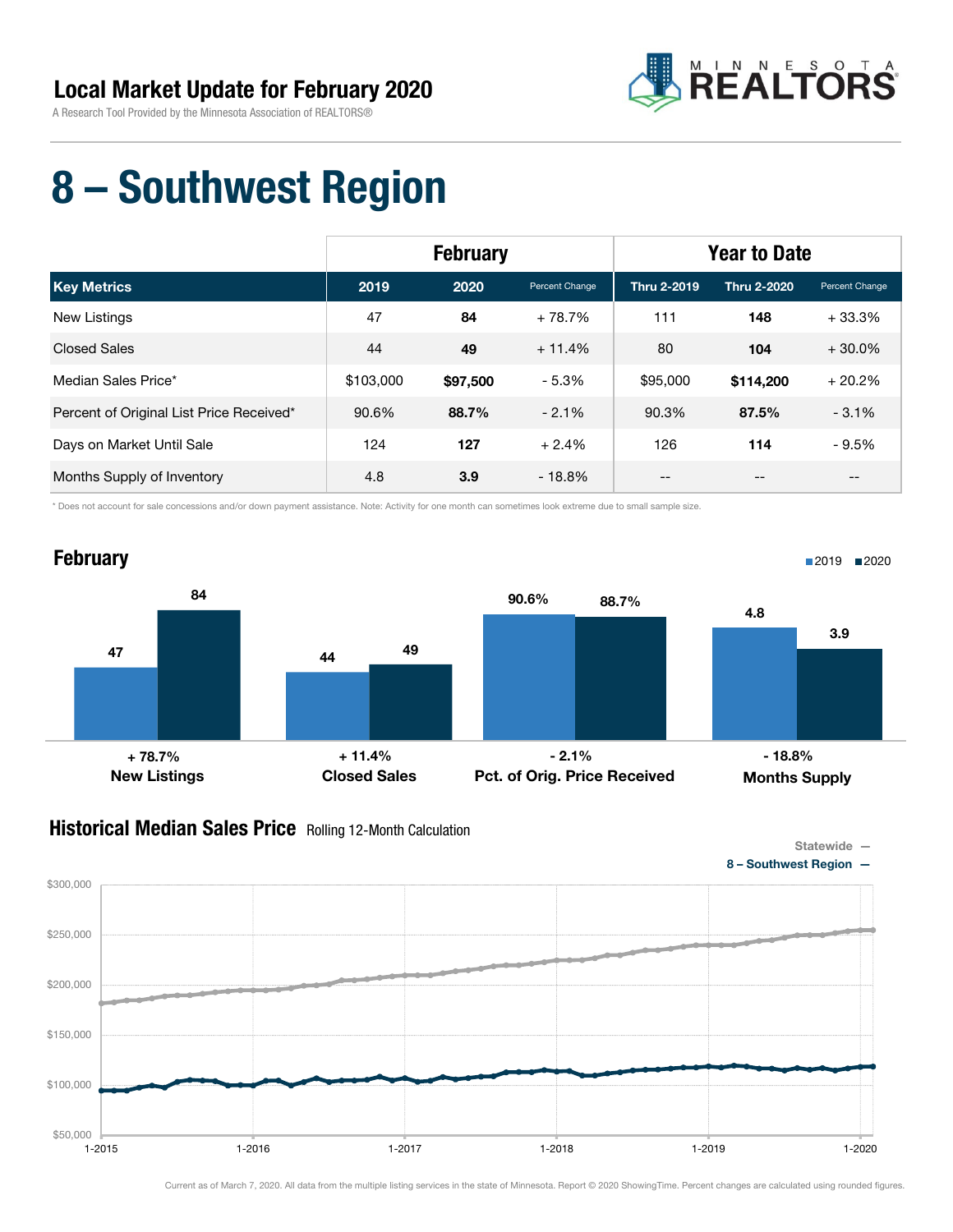

## 9 – South Central Region

| <b>February</b>                          |           |           |                | <b>Year to Date</b> |                    |                |
|------------------------------------------|-----------|-----------|----------------|---------------------|--------------------|----------------|
| <b>Key Metrics</b>                       | 2019      | 2020      | Percent Change | Thru 2-2019         | <b>Thru 2-2020</b> | Percent Change |
| New Listings                             | 168       | 192       | $+14.3%$       | 370                 | 390                | $+5.4%$        |
| <b>Closed Sales</b>                      | 127       | 145       | $+14.2%$       | 249                 | 285                | $+14.5%$       |
| Median Sales Price*                      | \$158,500 | \$175,000 | $+10.4%$       | \$165,000           | \$167,500          | $+1.5%$        |
| Percent of Original List Price Received* | 92.2%     | 95.0%     | $+3.0\%$       | 92.2%               | 94.1%              | $+2.1%$        |
| Days on Market Until Sale                | 119       | 90        | $-24.4%$       | 112                 | 96                 | $-14.3%$       |
| Months Supply of Inventory               | 3.0       | 2.7       | $-10.0\%$      | --                  |                    | --             |

\* Does not account for sale concessions and/or down payment assistance. Note: Activity for one month can sometimes look extreme due to small sample size.



#### Historical Median Sales Price Rolling 12-Month Calculation



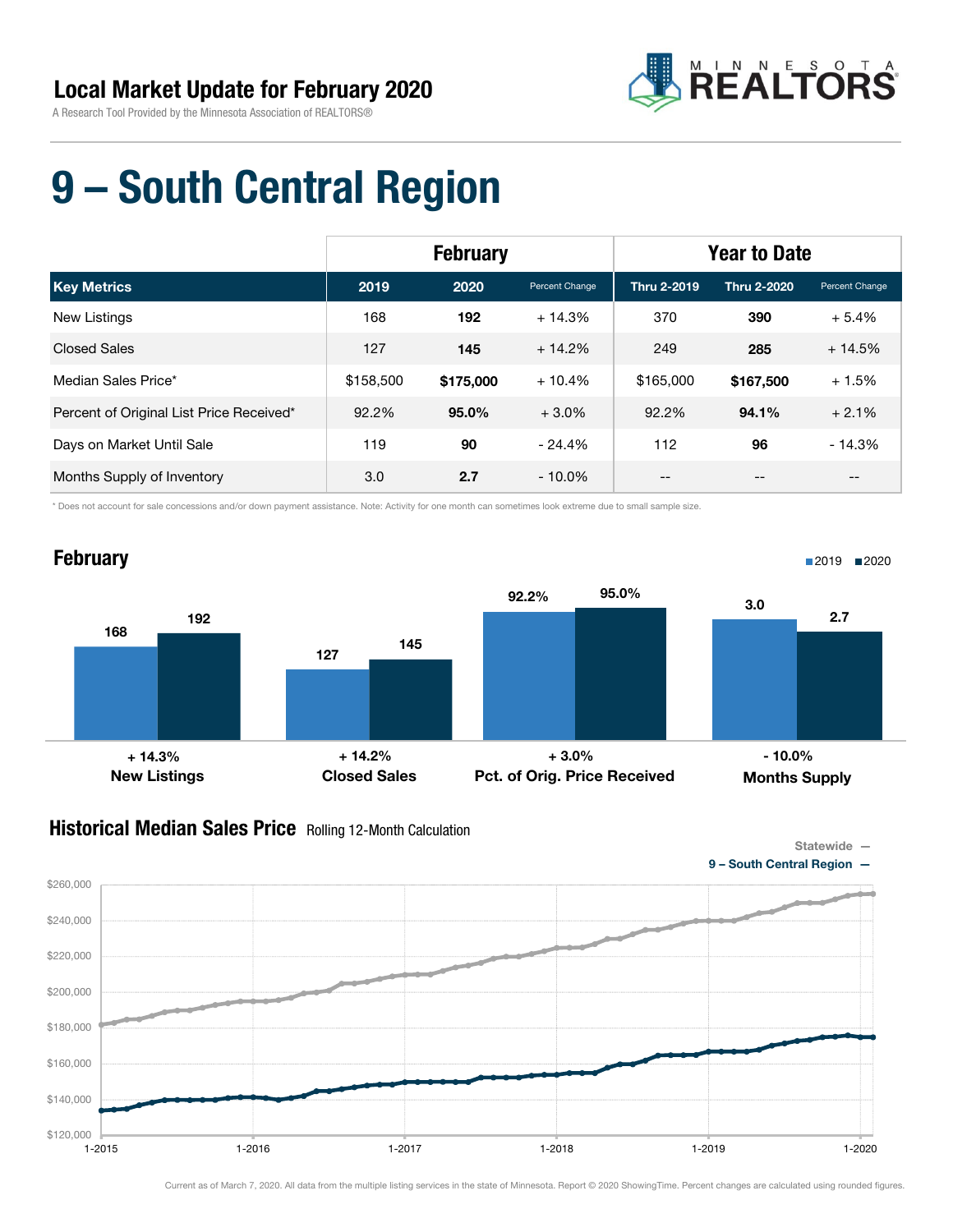

### 10 – Southeast Region

|                                          | <b>February</b> |           |                | <b>Year to Date</b> |             |                                       |
|------------------------------------------|-----------------|-----------|----------------|---------------------|-------------|---------------------------------------|
| <b>Key Metrics</b>                       | 2019            | 2020      | Percent Change | Thru 2-2019         | Thru 2-2020 | Percent Change                        |
| <b>New Listings</b>                      | 428             | 556       | $+29.9%$       | 854                 | 975         | $+14.2%$                              |
| <b>Closed Sales</b>                      | 310             | 352       | $+13.5%$       | 629                 | 714         | $+13.5%$                              |
| Median Sales Price*                      | \$188,450       | \$220,000 | $+16.7%$       | \$192,000           | \$208,950   | $+8.8%$                               |
| Percent of Original List Price Received* | 95.5%           | 95.4%     | $-0.1%$        | 95.3%               | 95.1%       | $-0.2%$                               |
| Days on Market Until Sale                | 67              | 76        | $+13.4%$       | 69                  | 71          | $+2.9%$                               |
| Months Supply of Inventory               | 2.4             | 2.0       | $-16.7%$       | --                  | --          | $\hspace{0.05cm}$ – $\hspace{0.05cm}$ |

\* Does not account for sale concessions and/or down payment assistance. Note: Activity for one month can sometimes look extreme due to small sample size.



#### **Historical Median Sales Price** Rolling 12-Month Calculation

\$140,000

\$160,000

\$180,000

\$200,000

\$220,000

\$240,000

\$260,000





Current as of March 7, 2020. All data from the multiple listing services in the state of Minnesota. Report © 2020 ShowingTime. Percent changes are calculated using rounded figures.